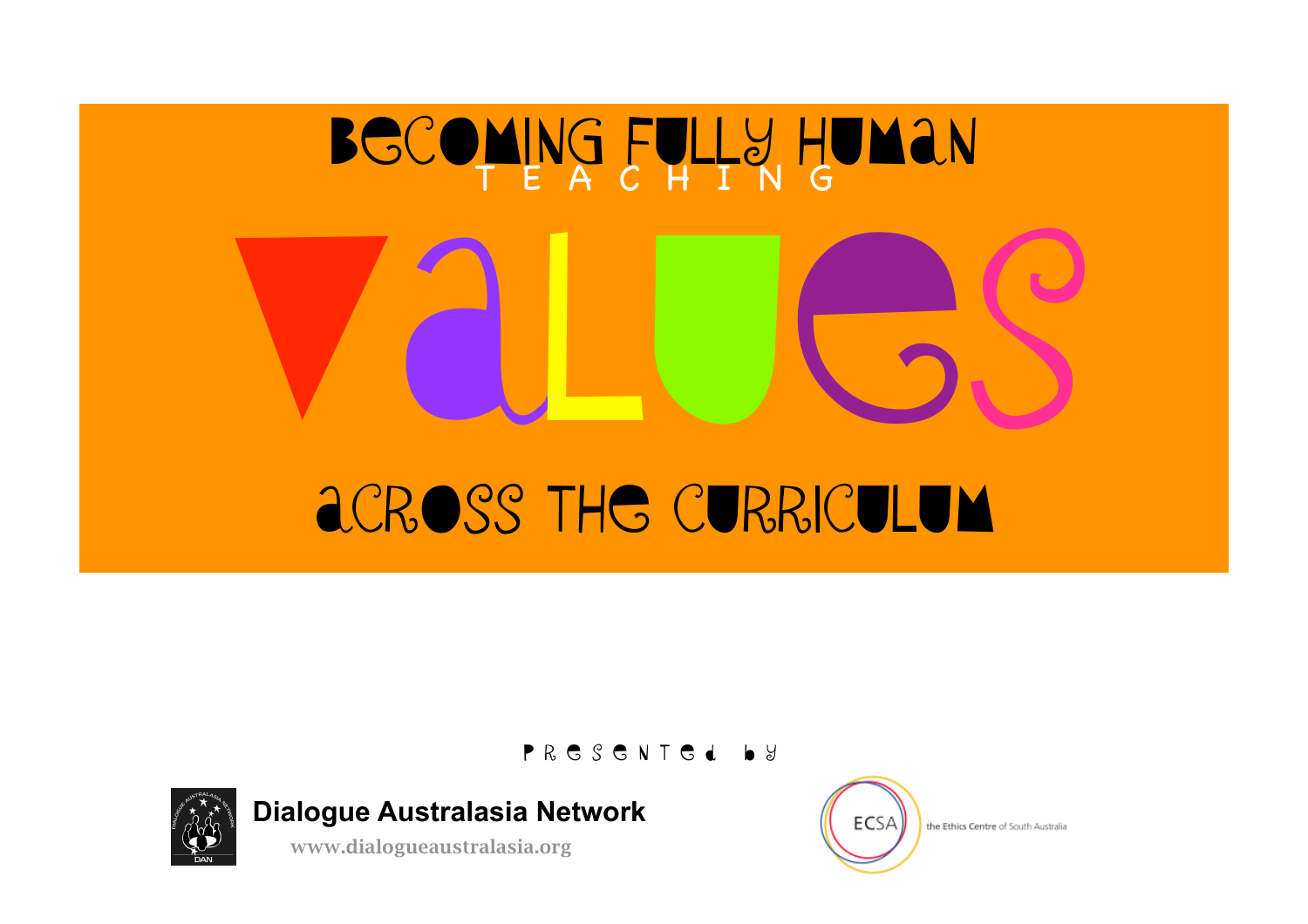## VALUES ACROSS THE CURRICULUM TEACHING

*An educational system isn't worth a great deal if it teaches young people how to make a living but doesn't teach them how to make a life.* 

The 2005 *Australian National Framework* acknowledges that schools must be concerned with more than educating students in terms of 'outcomes' to fill their place in society, to get a good job and to be economically successful. The education curriculum has a wider remit of educating young people to fulfil their potential.

Values Education is a compulsory component of the 2005 A*ustralian National Framework*.

- What does Values Education mean in your school?
- How have you explicitly incorporated values learning & practice into your lesson content?
- What training in Values Education do you provide your teachers?
- How do you review Values Education outcomes?

#### SCOPE OF TEACHING VALUES SEMINAR:

- The Social Challenges of Gen Y *What are we up against*?
- Contemporary Values Education: the Australian Framework & International trends
- How Values Education can be integrated into all subject areas
- Making it work in the Years 6-10 classroom trialed and tested subject material and innovative cross-curricular methodologies

 Develop practical strategies for integrating values across the curriculum in a rigourous and relevant way

 $R \times \sqrt{R}$  Receive a DVD with comprehensive teaching resources, including a full unit on *The Environment*

# Facilitators

Catherine Syms & Deborah Stevens have extensive backgrounds in the diverse & rapidly evolving area of Values Education



Catherine has over 10 years teaching experience in Values Education in the United Kingdom and New Zealand. She has participated in United Kingdom national working parties on Humanities and Health curriculum development, focusing on core values and differentiation.



A scientist and registered teacher, Deborah is an educational consultant in the discipline of Bioethics and the author and facilitator of New Zealand's first dedicated bioethics curriculum at secondary school level. She is a frequent visitor to Australia as a conference presenter and as a facilitator of student and professional development seminars for teachers.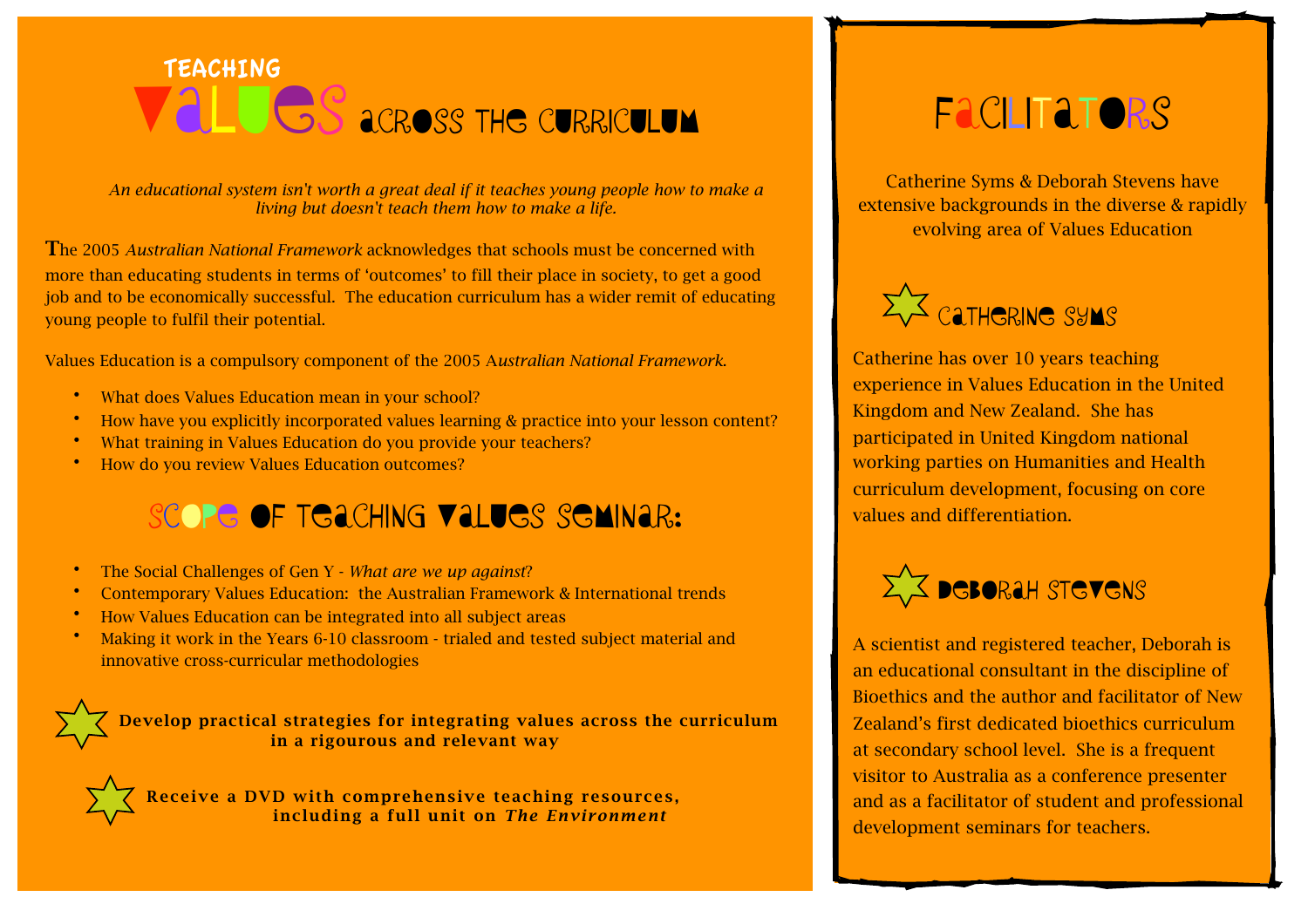### **TEACHING** VALUES ACROSS THE CURRICULUM TEACHING TEACHING

 $\overrightarrow{\mathsf{L}}$   $\overrightarrow{F}$   $\overrightarrow{F}$   $\overrightarrow{F}$ . Values Co-ordinators, Teachers & Heads of Curriculum in ALL schools

#### $\Sigma$  WHEN & WHERE: 9.30am-3pm 23-27 March 2009

Brisbane - Monday 23 March, Easts Leagues Club Sydney - Tuesday 24 March, The Scots College Adelaide - Thursday 26 March, Westminster School Melbourne - Friday 27 March, Wesley College, Elsternwick Campus

*Detailed venue information will be provided on booking*

 $\overrightarrow{\mathcal{L}}$  COST: \$140/person or \$130/person\*

\*If more than one teacher from the same school

*Includes seminar, morning tea, light lunch and teaching DVD*

 $\Sigma \overline{\times}$  TO BOOK: Complete a Booking Form

Email to [dan@dialogueaustralasia.org](mailto:dan@dialogueaustralasia.org) OR Post to DAN, 7 Wattle St, SOUTH PERTH WA 6151

#### $\Sigma$  Registrations Close: Friday 6 MARCH 2009

Please note that bookings will be confirmed only when payment is received.



I'll take what I have learnt and integrate into the other curriculum subjects I teach. I love the practical strategies you have shared with us. Your presentation was very engaging. Your deep understanding of the importance of values in schools, and your passion is evident. *Barbara Stepanicic, Marist College, Auckland*

It certainly addressed an issue that I have been thinking about a lot: how to bring more of the special character of my school into my Geography lessons. Brilliant suggestions of how to practically introduce values education in our lessons. *Cornelius Bootsman, Auckland* 

Opened my eyes to the links in other subjects. Has given me a lot of ideas for future directions in my department teaching. *Alistair Campbell, HOD Humanities, Rathkeale College*

Stimulating, informative, enjoyable. Lots of ideas generously shared! *Sheridan Watt, Dean Year 8, St Cuthbert's College*

Very enlightening. Great to get given ready-made resources as well as a range of ideas for activities. The mix of trainer talk versus practical work was just right. Deb and Catherine very positive and enthusiastic. *Cherie Petueli, Chilton Saint James*